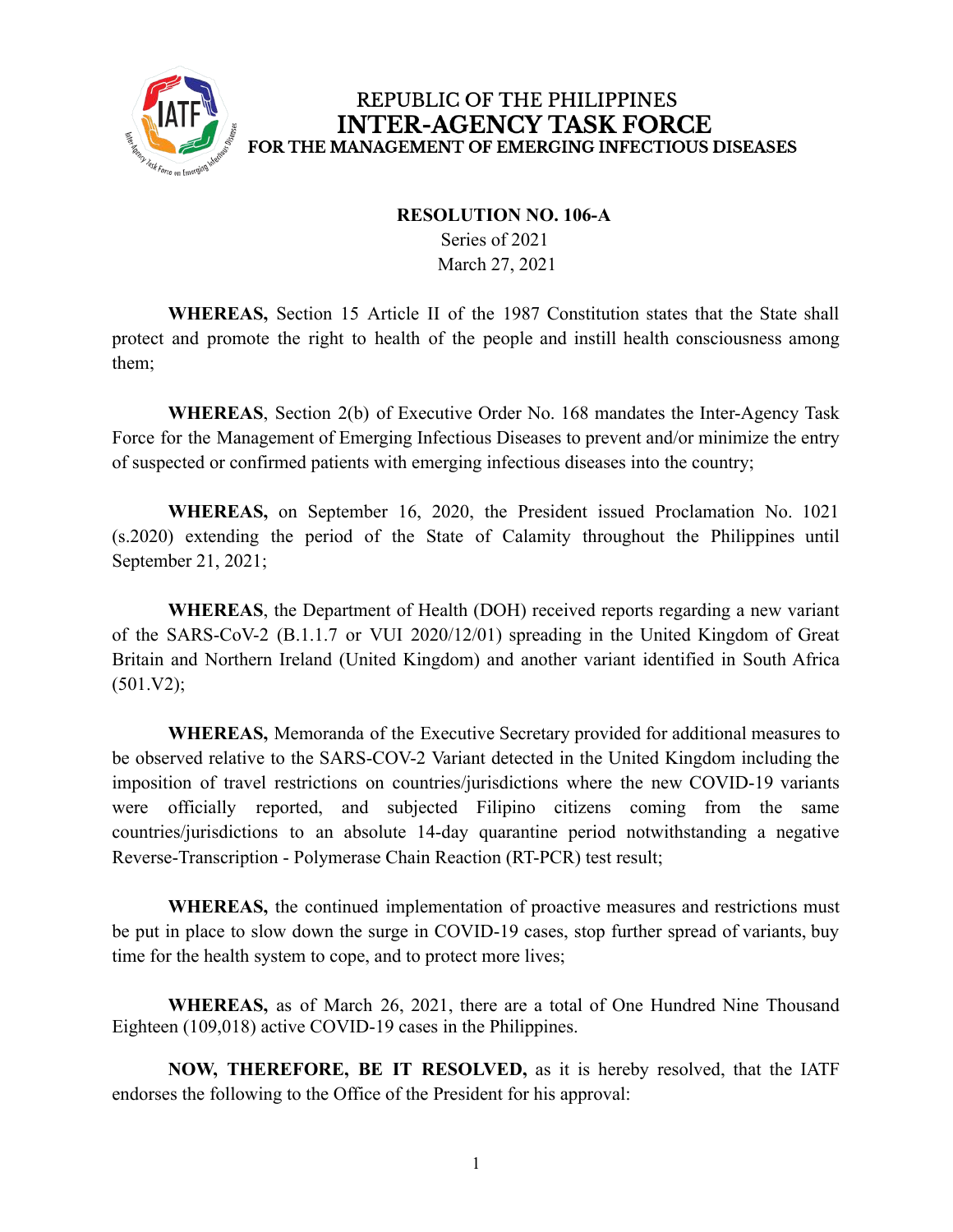

- A. The Subject Area comprising the provinces of Bulacan, Cavite, Laguna, and Rizal together with the highly urbanized cities of the National Capital Region, and the municipality of Pateros pursuant to the Memorandum of the Executive Secretary dated March 21, 2021, shall be placed under Enhanced Community Quarantine immediately upon approval until April 04, 2021. The National Task Force (NTF) Against COVID-19, relevant national government agencies, and local government units are to implement and report on the following measures:
	- 1. On Prevention strictly comply and monitor adherence to public health standards and safety protocols:
		- a. Enable adherence to minimum public health standards even at home;
		- b. Distribute and promote use of personal protective equipment such as face masks and face shields and;
		- c. Retrofit workplaces, establishments, and public places to ensure adequate ventilation, and compliance to engineering and administrative controls developed by the Department of Trade and Industry and Department of Labor and Employment.
	- 2. On Detection ensure swift detection of cases and tracing of close contacts
		- a. Establish Dharavi-like centers at the community that will actively look for suspect cases, test, contact trace, and isolate them;
		- b. Ensure that LGUs should isolate, test, and contact trace suspect cases within 24 hours of their detection;
		- c. 95% of close contacts must be traced AND isolated/quarantined within 24 hours of case notification;
		- d. LGU and Regional Epidemiological Surveillance Units to ensure continuous sample submission for biosurveillance (Whole Genome Sequencing) and continuous COVID-19 testing laboratory operations, even during the observance of holidays;
		- e. The procurement of utilization of Rapid Antigen Test Kits approved by the Food and Drugs Administration (FDA) and the Research Institute for Tropical Medicine (RITM) for surveillance. Provided that the funds to be used therefor shall not be sourced from the DOH and that the use thereof follow existing guidelines of the DOH.
	- 3. On Isolation immediate and complete quarantine isolation
		- a. Ensure that only less than ten percent (10%) of cases and close contacts are on home isolation/quarantine;
		- b. Ensure that the mandated fourteen (14)-day quarantine and ten (10)-day isolation are monitored and completed.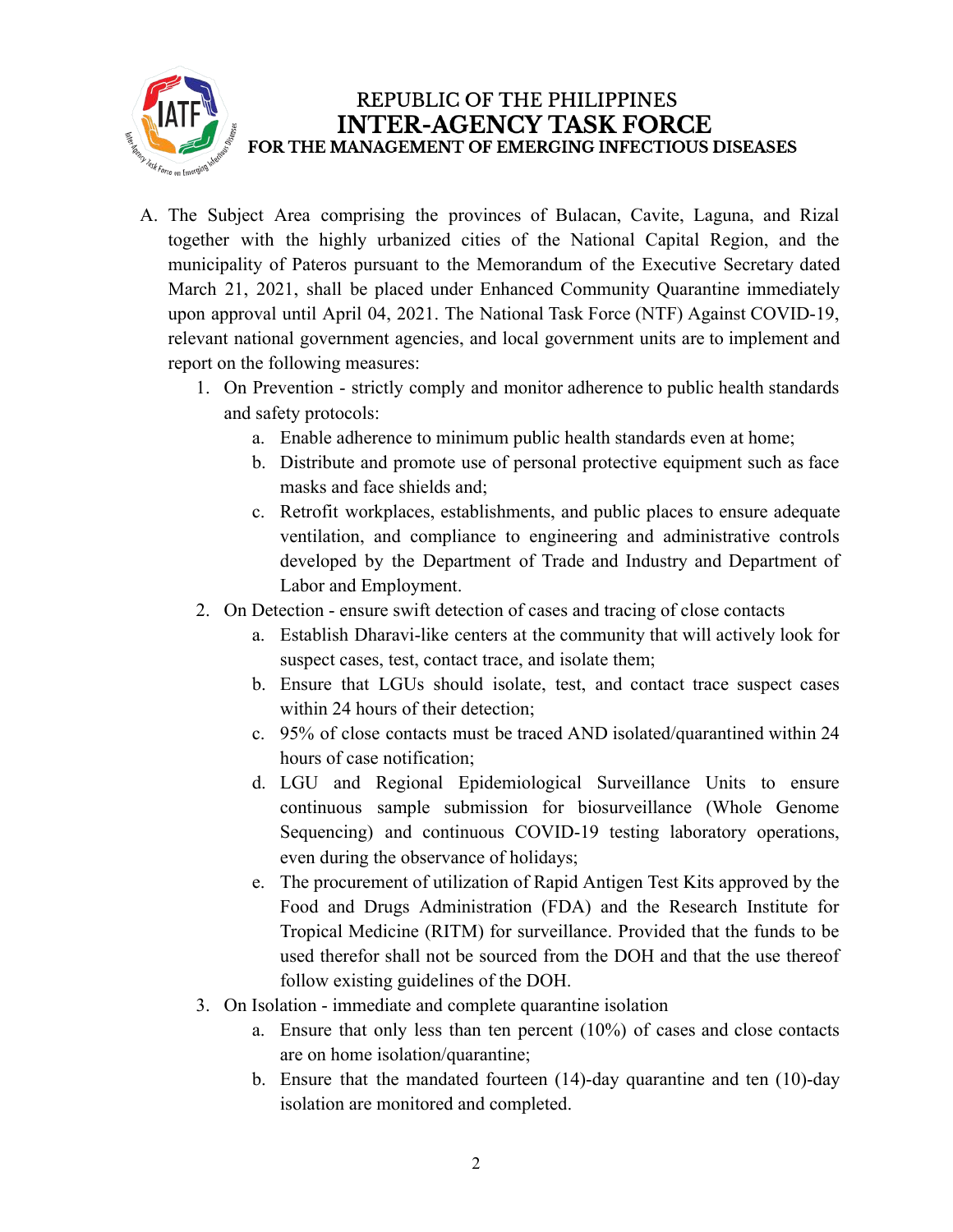

- 4. On Treatment ensure that the referral mechanism of treatment facilities are well coordinated and that the support for such facilities are adequate
	- a. Reduce occupancy by asymptomatic and mild cases to <10% of COVID-19 dedicated beds and ensure that they are navigated to the Temporary Treatment and Monitoring Facilities (TTMF);
	- b. Ensure that there are adequate number of COVID-19 dedicated beds, complementary health human resources, and well-coordinated triage and referral systems in place at the LGUs, isolation and quarantine facilities, and health facilities.
- 5. Parallel implementation and scale up of vaccination efforts especially in high burden areas

Further, the NTF is directed to set indicators and weekly targets to be achieved and monitored consistently. For this purpose, an LGU Scorecard with clear targets shall be set for guidance of the LGUs and assessment and monitoring of the DILG. The NTF, DILG, and other concerned agencies shall, on a weekly basis, assess to ensure that the aforementioned indicators, targets, and measures are reviewed, areas requiring additional attention and augmentation identified, and status reported to the IATF to guide ongoing response and inputs to determine need for extension of the ECQ in the Subject Area.

- B. With the imposition of Enhanced Community Quarantine in the Subject Areas, provisions applicable to ECQ areas as provided for in the Omnibus Guidelines in the Implementation of Community Quarantine in the Philippines, as amended, shall be in effect subject to the following amendments to be observed during this period:
	- 1. Essential and priority construction projects, whether public or private, shall likewise be allowed to continue their operation in accordance with guidelines issued by the Department of Public Works and Highways;
	- 2. The road, rail, maritime, and aviation sectors of public transportation shall be allowed to operate at such capacity and following the protocols as provided for by the DOTr;
	- 3. The IATF Technical Working Group is directed to review and provide recommendations to other amendments as may be required in the IATF Omnibus Guidelines to be implemented during said period. The IATF Chairperson and Co-Chairperson shall be authorized to approve any and such recommendations.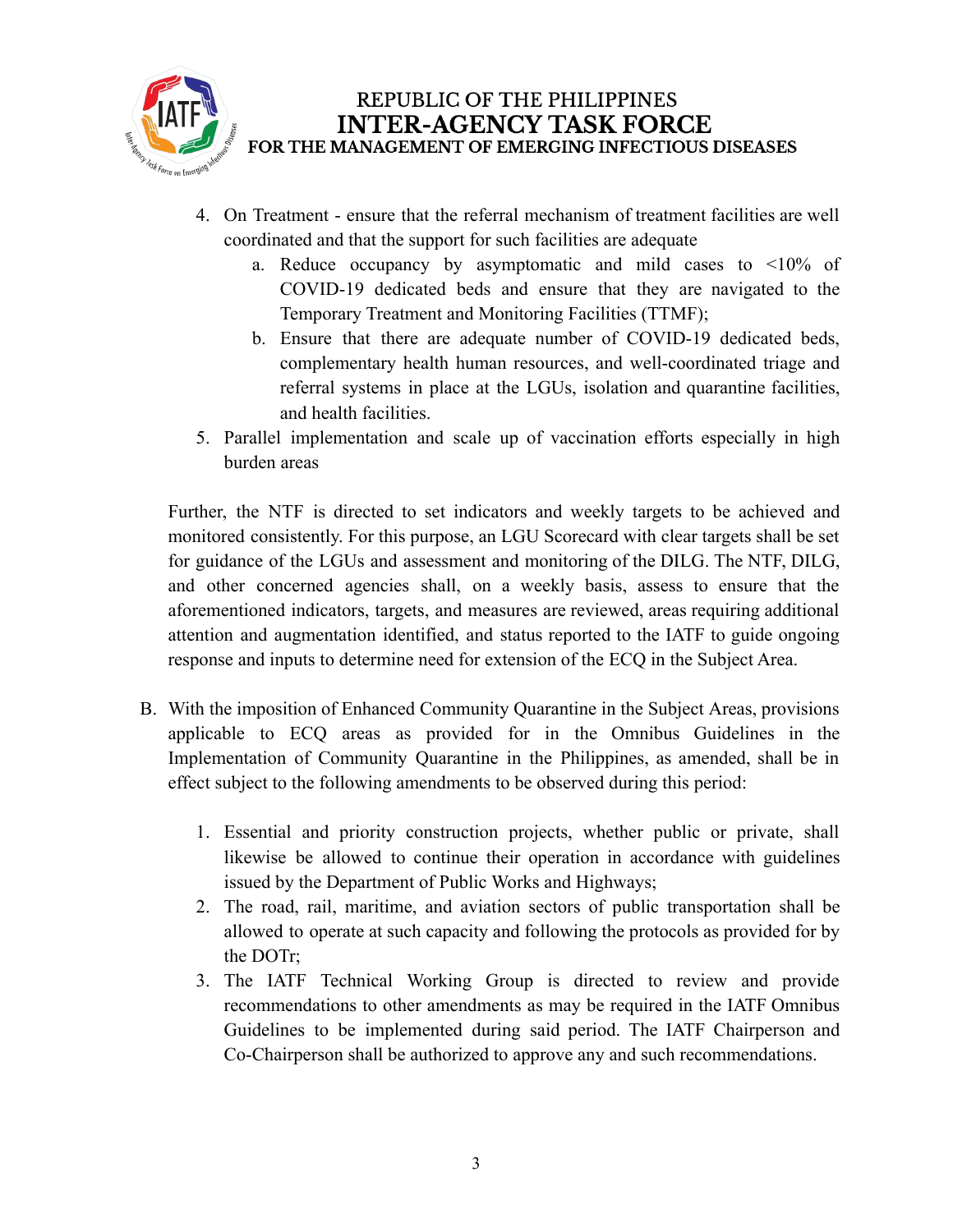

C. All other previous IATF resolutions inconsistent with the foregoing for said period such as, but not limited to, IATF Resolution No. 105, issued on March 25, 2021, is hereby repealed and modified accordingly.

**RESOLVED FURTHER,** that the Chairperson and the Co-Chairperson shall be duly authorized to sign this Resolution for and on behalf of the Inter-Agency Task Force.

APPROVED during the 106<sup>th</sup> Inter-Agency Task Force Meeting, as reflected in the minutes of the meeting, held this 27<sup>th</sup> of March 2021 *via* video conference.

**FRANCISCO T. ZUQUE III** 

**Zecretary, Department of Health** IATF Chairperson

**KARLO ALEXEI B. NOGRALES** Secretary, Office of the Cabinet Secretariat IATF Co-Chairperson